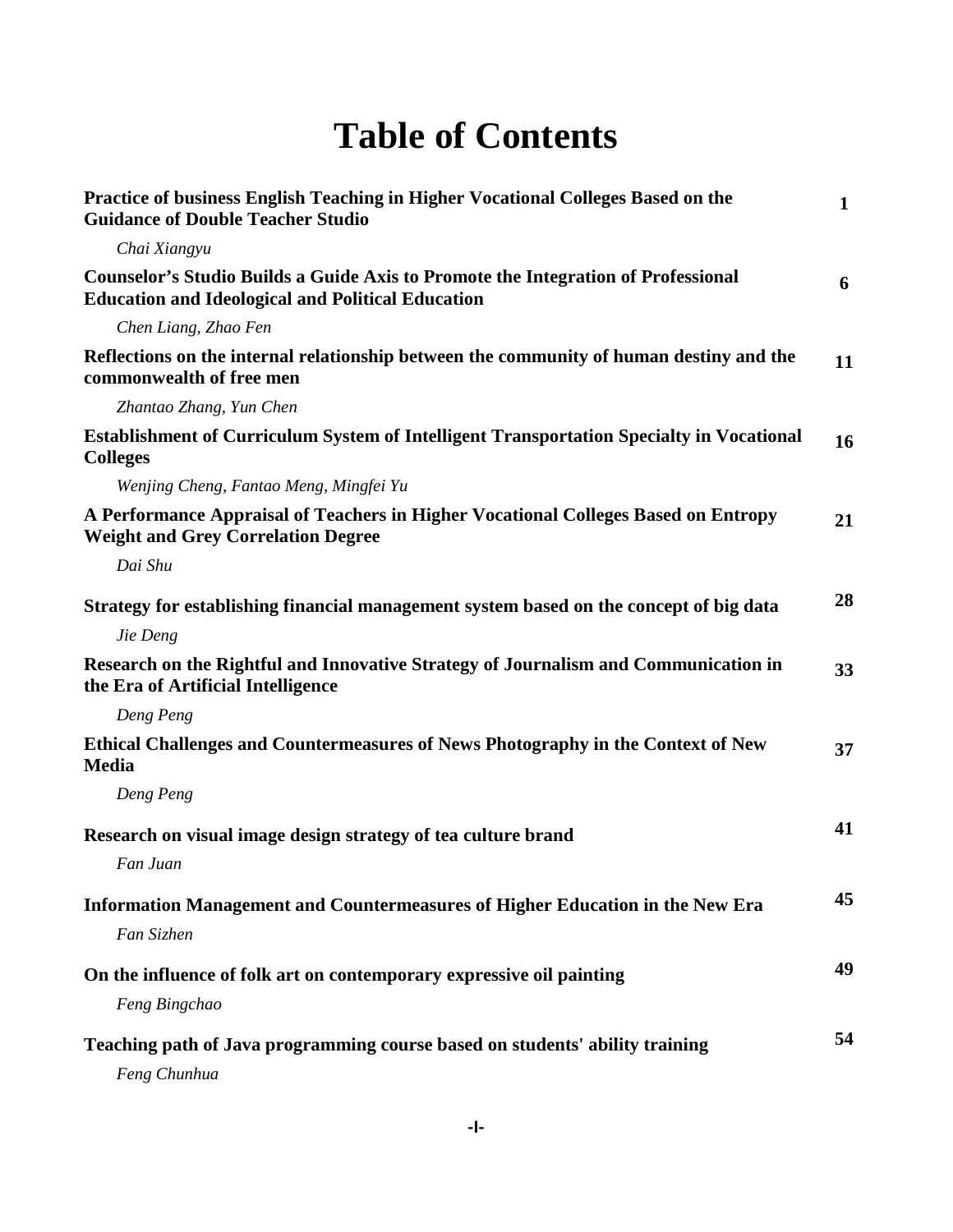| <b>Study on Vocal Music Teaching and New Music Education in Colleges and Universities</b>                                                                                           | 59  |
|-------------------------------------------------------------------------------------------------------------------------------------------------------------------------------------|-----|
| Gao Tianshi                                                                                                                                                                         |     |
| Research on the innovation of art design in the context of new media                                                                                                                | 64  |
| Yuebin Gao                                                                                                                                                                          |     |
| Discussion on practical teaching mode of navigation based on information resource<br>management                                                                                     | 68  |
| Gong Ting, Li Bing                                                                                                                                                                  |     |
| The Effect of Work-family Support on Employees' Job Involvement: The Moderating Role<br>of Proactive Personality                                                                    | 73  |
| Gu Ying                                                                                                                                                                             |     |
| Research on Gender Differentiated Curriculum System for Talent Training of Preschool<br><b>Education Specialty</b>                                                                  | 78  |
| Hao Kexian                                                                                                                                                                          |     |
| Countermeasures of E-commerce Talent Training in Higher Vocational Colleges from the<br>Perspective of Two-way Whole Process Intervention between Schools and Enterprises           | 82  |
| He Fang                                                                                                                                                                             |     |
| Research on the Construction of Talent Training System and Practical Teaching System<br>in Modern Higher Vocational Education                                                       | 87  |
| He Jiang                                                                                                                                                                            |     |
| <b>Exploration and Practice of Innovation in Modern College English Education under the</b><br><b>Background of Globalization</b>                                                   | 92  |
| He Ligiang                                                                                                                                                                          |     |
| Research on the Strategy of "U-S" Cooperation Model to Promote Rural Teachers'<br>Professional Development under the Background of Education Targeted Poverty<br><b>Alleviation</b> | 97  |
| Huang Junli                                                                                                                                                                         |     |
| <b>Characteristics and Development of Higher Education Management in the New Era</b>                                                                                                | 102 |
| Huang Mengge                                                                                                                                                                        |     |
| Explore the application of regional cultural elements in the brand image design of rural<br>tourism                                                                                 | 106 |
| Jingjing Jiang                                                                                                                                                                      |     |
| An Innovative Study of College English Translation Teaching in the Internet plus Era                                                                                                | 111 |
| Lai Yuping                                                                                                                                                                          |     |
| The Expression Methods of National Characteristics in the Singing of National Folk Songs<br>in China                                                                                | 116 |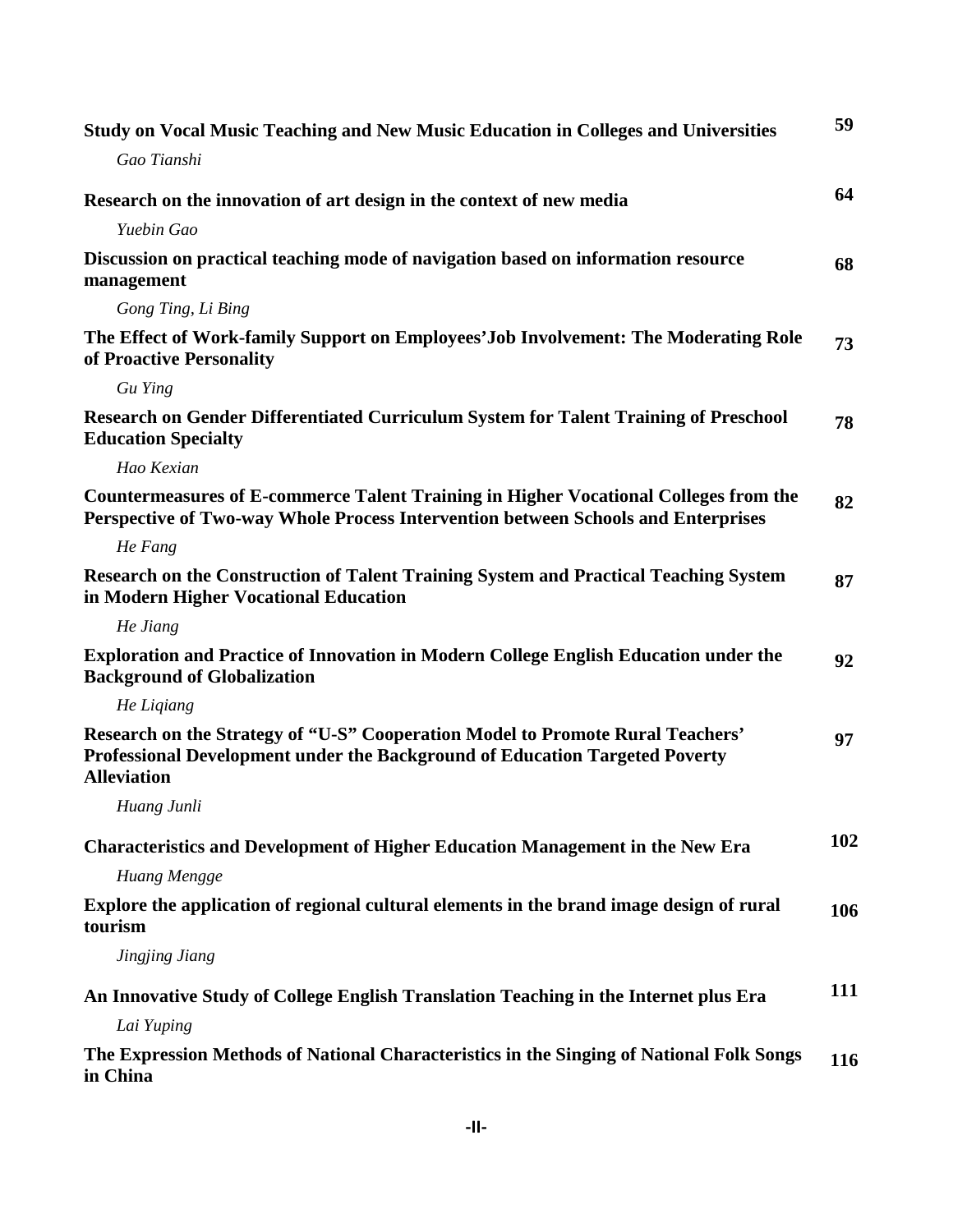*Leng Jing*

| The Dilemma of the Inheritance and Development of China's National Folk Song Art                                                                                                    | 120 |
|-------------------------------------------------------------------------------------------------------------------------------------------------------------------------------------|-----|
| Leng Jing                                                                                                                                                                           |     |
| On the Enlightenment of Ideological Education Management to the Development of<br><b>Ideological Education in Colleges and Universities</b>                                         | 124 |
| Li Li'e                                                                                                                                                                             |     |
| Deepening student education management to adapt to the development trend of colleges<br>and universities                                                                            | 129 |
| Li Li'e                                                                                                                                                                             |     |
| On the Talent Training Path of "School Enterprise Cooperation and Industry Education<br><b>Integration" of Accounting Specialty in Higher Vocational Colleges in Hubei Province</b> | 133 |
| Lian Li                                                                                                                                                                             |     |
| Thoughts on the construction of college teachers under the background of "double 10000"<br>plan"                                                                                    | 139 |
| Li Qiuming, Zhang Yang                                                                                                                                                              |     |
| On the construction of teaching staff of innovation and entrepreneurship education in<br>colleges and universities                                                                  | 144 |
| Li Qiuming, Zhang Yuwei                                                                                                                                                             |     |
| Research on the application strategy of micro course in computer teaching in colleges and<br>universities                                                                           | 149 |
| Li Ruijuan, Zhang Shunji                                                                                                                                                            |     |
| Difficulties and Strategies of Reading Promotion in Colleges and Universities under the<br><b>Background of Fragmentation</b>                                                       | 154 |
| Li Yongpan                                                                                                                                                                          |     |
| Analysis of College English ESP Teaching Mode Based on CBI Concept                                                                                                                  | 159 |
| Yuhua Li, Jufang Zhi                                                                                                                                                                |     |
| Analysis on the Establishment of Financial Management System in Colleges and<br><b>Universities Based on Risk Control</b>                                                           | 163 |
| Li Yuanli                                                                                                                                                                           |     |
| Study on the Construction of Urban Ecological Landscape Space from the Perspective of<br><b>Sustainable Development</b>                                                             | 168 |
| Liang Yuanhui                                                                                                                                                                       |     |
| On the Application of Business English in Current International Trade                                                                                                               | 173 |
| Lin Guijuan                                                                                                                                                                         |     |
| Professional development strategy of special education teachers under the concept of<br>"combination of education and health"                                                       | 178 |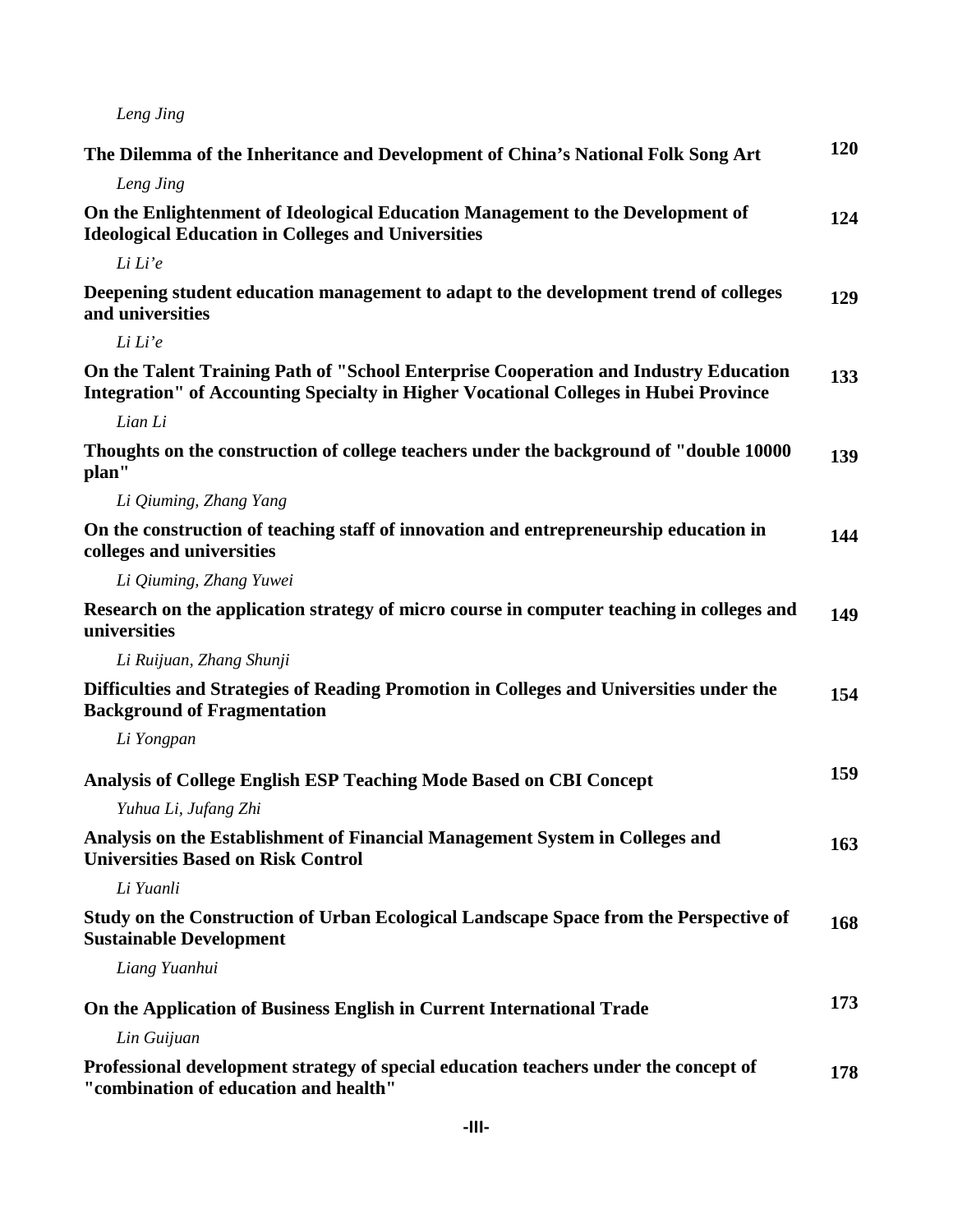## *Liu Xiaolin*

| The construction of vocational cultural tourism specialty group and talent training mode<br>research—Takes the cultural tourism specialty group of Beijing College of Finance and<br>Commerce as an example | 183 |
|-------------------------------------------------------------------------------------------------------------------------------------------------------------------------------------------------------------|-----|
| Liu Yangi                                                                                                                                                                                                   |     |
| The Effect of red Culture on College Students' Ideological and Political Education from<br>the Perspective of Network                                                                                       | 187 |
| Ning Wei                                                                                                                                                                                                    |     |
| Practical Research on Cultural Self-confidence in College Students' Ideological and<br><b>Political Education under the Background of Online Education</b>                                                  | 192 |
| Shao Panke                                                                                                                                                                                                  |     |
| <b>Application of Regional Cultural Characteristics in Subway Public Art Design</b>                                                                                                                         | 197 |
| Guomiao Shi                                                                                                                                                                                                 |     |
| The construction and application of SPOC teaching mode under the perspective of<br>"Internet plus education"                                                                                                | 201 |
| Shi Changmei                                                                                                                                                                                                |     |
| Space design strategy of resort hotel based on ecotourism                                                                                                                                                   | 207 |
| Sun Chuanbao                                                                                                                                                                                                |     |
| Research on local plants and modern urban landscape construction methods                                                                                                                                    | 212 |
| Sun Hao                                                                                                                                                                                                     |     |
| On College Students' Employment Psychology Health Education under the Severe<br><b>Employment Situation</b>                                                                                                 | 217 |
| Tian Jianwei, Hu Sheli                                                                                                                                                                                      |     |
| Research on Classroom Innovation of Dance Art Teaching in Colleges and Universities in<br>the New Era                                                                                                       | 222 |
| Tian Yingjuan, Cui Ruiming                                                                                                                                                                                  |     |
| Analysis of University Archives Information Construction Based on big data environment                                                                                                                      | 227 |
| <b>Wang Chunling</b>                                                                                                                                                                                        |     |
| Application of UAV aerial survey technology in mine environmental geological survey                                                                                                                         | 233 |
| Wang Guixia                                                                                                                                                                                                 |     |
| <b>Integration Strategy of Vocal Music Teaching and Music Education in Colleges and</b><br><b>Universities</b>                                                                                              | 238 |
| Wang Na                                                                                                                                                                                                     |     |
| Establishment and research of College Students' physique evaluation system based on the                                                                                                                     | 243 |

**concept of "three complete education"**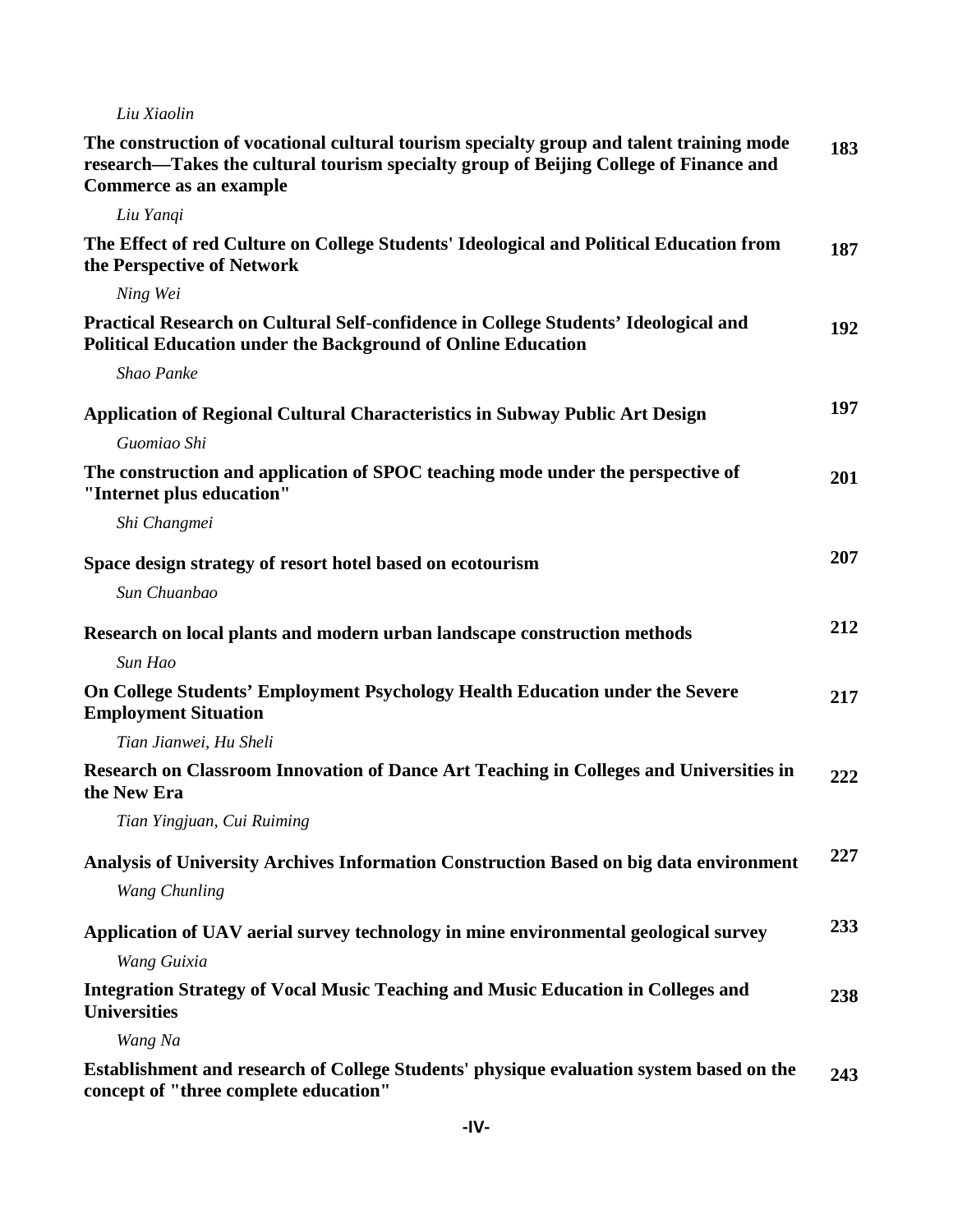| Wang Shiyi                                                                                                                                                    |     |
|---------------------------------------------------------------------------------------------------------------------------------------------------------------|-----|
| <b>Establishment of Career Development and Employment Guidance Service System for</b><br><b>Modern College Students</b>                                       | 247 |
| Wei Qiqi                                                                                                                                                      |     |
| <b>Strategies for Improving Students' Practical English Communicative Competence in</b><br><b>Higher Vocational English Teaching</b>                          | 252 |
| Yu Hua                                                                                                                                                        |     |
| On the detailed description and its function in Zuo Zhuan                                                                                                     | 257 |
| Wu Haimin                                                                                                                                                     |     |
| <b>Establishment of University Intellectual Property Management System Based on</b><br><b>Innovation-driven Development Strategy</b>                          | 262 |
| Wu Xiaoshu                                                                                                                                                    |     |
| The Development of Educational Management in Colleges and Universities in the New<br>Era                                                                      | 267 |
| Xie Yujing                                                                                                                                                    |     |
| <b>Enterprise Accounting Management Measures from the Perspective of Value Chain</b>                                                                          | 272 |
| Xu Yi                                                                                                                                                         |     |
| Problems and Optimization Countermeasures of Accounting Management in Enterprise<br><b>Transformation Period</b>                                              | 277 |
| Xu Yi                                                                                                                                                         |     |
| <b>Integration and Application of Traditional Cultural Elements in Interior Decoration</b><br><b>Design</b>                                                   | 282 |
| Yan Ran                                                                                                                                                       |     |
| <b>Application of Emotional Teaching in Piano Teaching</b>                                                                                                    | 287 |
| Yi Lei                                                                                                                                                        |     |
| Research on the effective path of co construction and sharing of high-quality<br>information-based teaching resources in higher vocational education          | 291 |
| Mingfei Yu, Wenjing Cheng, Fantao Meng                                                                                                                        |     |
| Analysis of enterprise accounting management informatization construction based on<br>financial sharing mechanism                                             | 296 |
| Yuan Min                                                                                                                                                      |     |
| Research on using the opportunity of epidemic prevention and control to improve the<br>pertinence and effectiveness of college students' patriotism education | 302 |
| <b>Zhang Chunling</b>                                                                                                                                         |     |
| Factors of consumers' clothing purchase behavior and brand marketing strategy                                                                                 | 307 |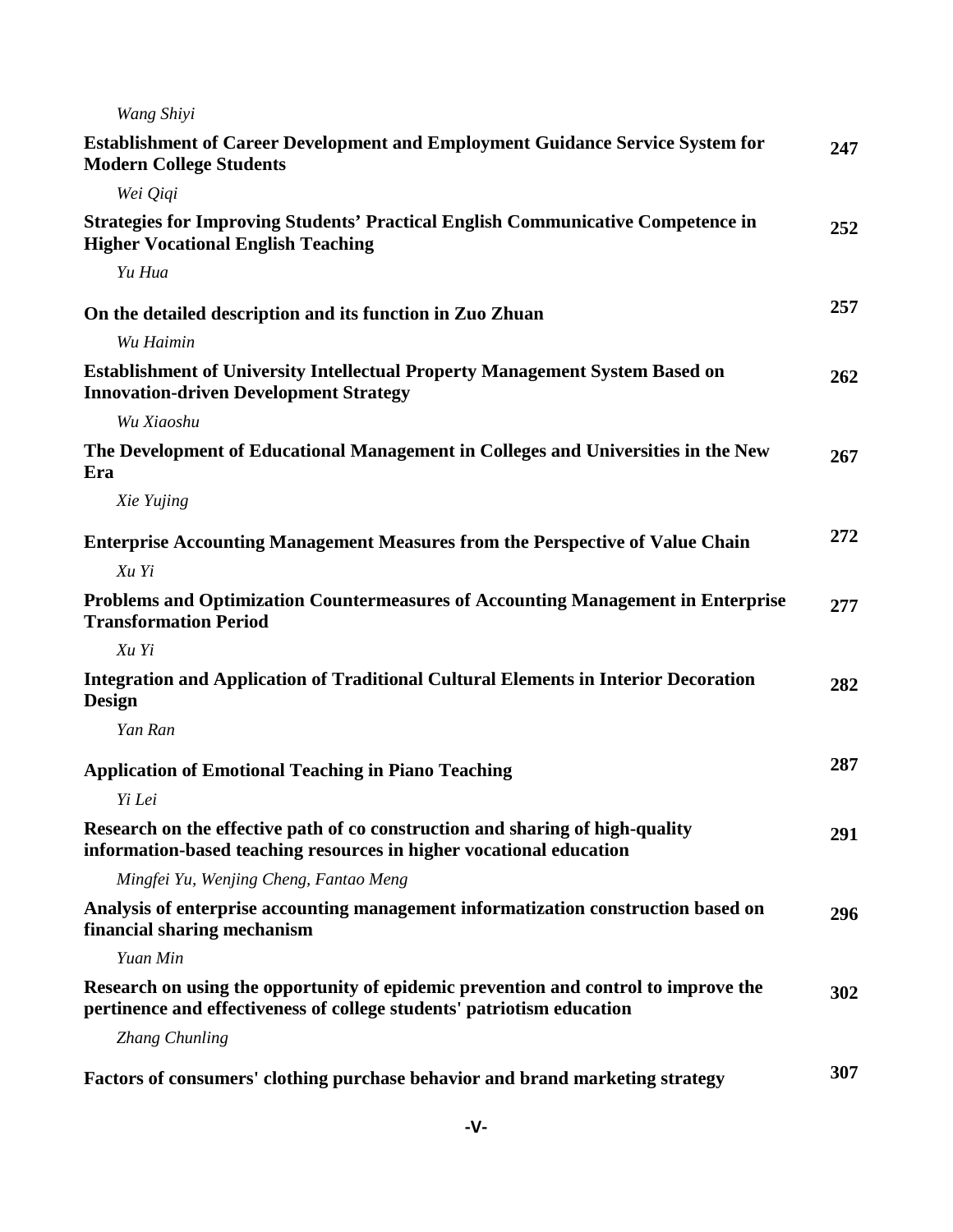| Zhang Hong                                                                                                                                                                                        |     |
|---------------------------------------------------------------------------------------------------------------------------------------------------------------------------------------------------|-----|
| Research on management accounting informatization construction with cloud computing<br>platform as the core                                                                                       | 312 |
| Zhang Hui                                                                                                                                                                                         |     |
| <b>Application of Simulation Test in Putonghua Teaching</b>                                                                                                                                       | 317 |
| Zhang Lixia                                                                                                                                                                                       |     |
| <b>Research on the Application of Creative Writing in Writing Teaching in Normal</b><br><b>Universities</b>                                                                                       | 322 |
| Zhang Qing                                                                                                                                                                                        |     |
| An exploratory study on the evaluation mechanism and reform of modern higher<br>vocational and technical education                                                                                | 326 |
| Zhang Qing                                                                                                                                                                                        |     |
| On the application of big data analysis technology in the field of medicine                                                                                                                       | 331 |
| Zhang Yang, Li Qiuming                                                                                                                                                                            |     |
| Reform of Performance Pay for Higher Vocational Teachers Based on the Particularity of<br><b>Human Capital</b>                                                                                    | 336 |
| Zheng Yufang                                                                                                                                                                                      |     |
| The creation of a continuum model for the transformation of College English from EGP<br>to ESP—A Case Study of ESP teaching for Non-English Majors in Application-oriented<br><b>Universities</b> | 340 |
| Jufang Zhi, Yuhua Li                                                                                                                                                                              |     |
| <b>Application of Folk Art Elements in Modern Art Design</b>                                                                                                                                      | 345 |
| Zhou Hang                                                                                                                                                                                         |     |
| An Analysis of the Effective Strategies of Integrating the Concept of Emergency Service<br>into English Teaching                                                                                  | 349 |
| Zhu Jie                                                                                                                                                                                           |     |
| <b>Teaching Reform Strategy of Mechanical Specialty Based on Informatization</b>                                                                                                                  | 354 |
| Ai Cuirong                                                                                                                                                                                        |     |
| Construction of training mode of high-quality applied innovative talents in computer<br>science and technology                                                                                    | 359 |
| Chen Baoda                                                                                                                                                                                        |     |
| <b>Countermeasures for Cultivating Students' Innovative Ability in Computer Teaching in</b><br><b>Colleges and Universities</b>                                                                   | 364 |
| Yang Guang                                                                                                                                                                                        |     |
| <b>Construction and Service of University Intelligent Library Based on Data Driving</b>                                                                                                           | 369 |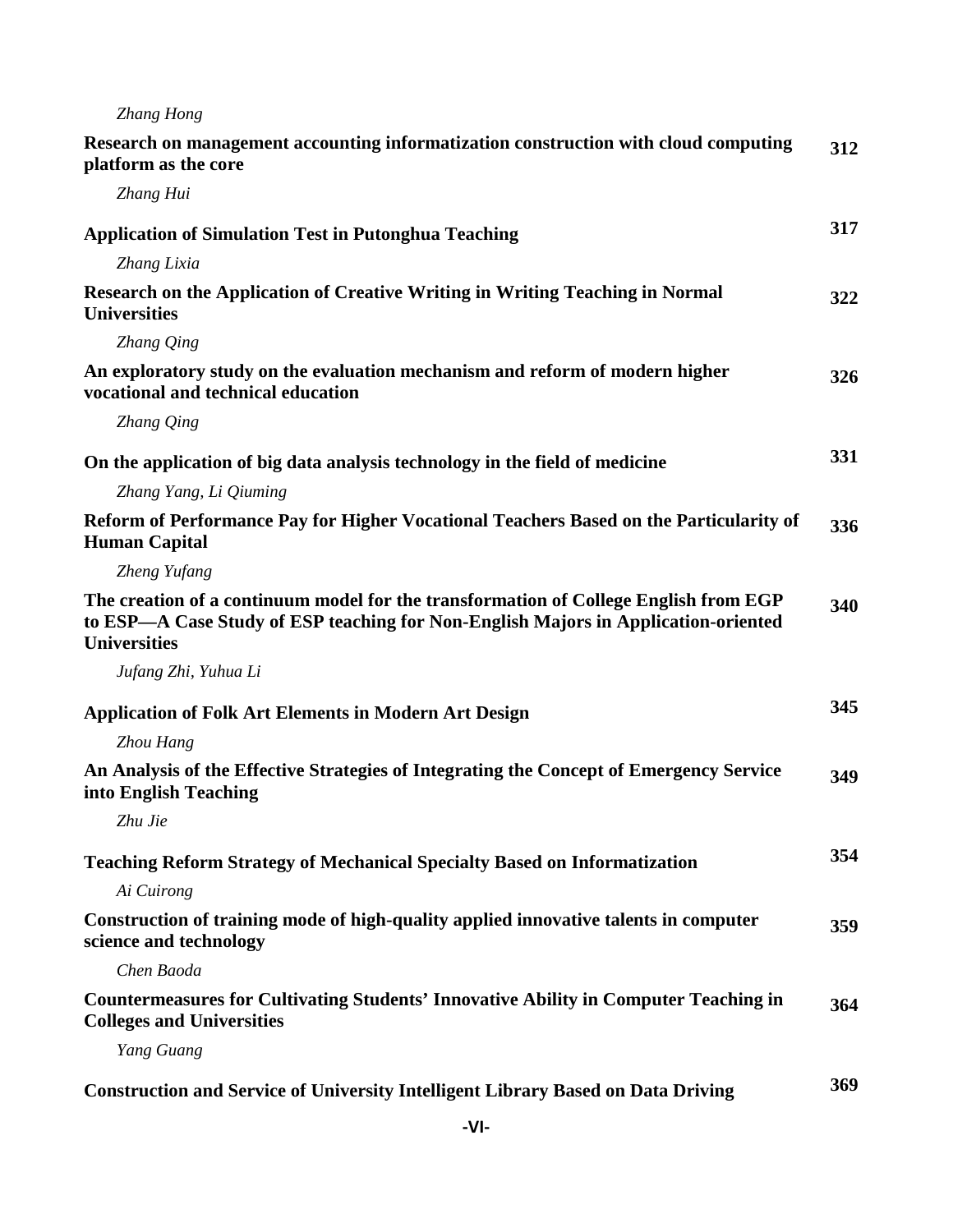*Zhang Kai*

| Ways to Improve the Learning Ability of Higher Applied Mathematics                                                                                                | 374 |
|-------------------------------------------------------------------------------------------------------------------------------------------------------------------|-----|
| Zhao Xiaolian                                                                                                                                                     |     |
| Research on Public Communication Space and Inheritance Mode of Traditional Villages                                                                               | 379 |
| Li Zhe                                                                                                                                                            |     |
| Research on the Teaching Reform of "Tour Guide Business" from the Perspective of<br><b>Curriculum Ideological and Politics</b>                                    | 384 |
| Zhai Lirong                                                                                                                                                       |     |
| A Comparative Study on the Construction Path of Core Values between Chinese and<br><b>American College Students</b>                                               | 388 |
| Li Ning                                                                                                                                                           |     |
| <b>Research on Development Strategy of Urban Cultural Heritage Tourism</b>                                                                                        | 393 |
| Li Lu                                                                                                                                                             |     |
| <b>Communication Strategy of Chinese Traditional Culture Based on VR / AR Technology</b>                                                                          | 397 |
| Yang Yanjun                                                                                                                                                       |     |
| Study on the Construction of Aging Suitability Evaluation System of Environmental<br>Design in Urban Residential region in Cold Regions                           | 401 |
| Yang Yuanting                                                                                                                                                     |     |
| Research on Architectural Design of Elderly Care Residence under Home-based Elderly<br><b>Care Mode</b>                                                           | 406 |
| Yang Yuanting                                                                                                                                                     |     |
| Discussion on the Construction of Residential Environment Evaluation Index System of<br><b>Apartment for the Elderly</b>                                          | 411 |
| Yang Yuanting                                                                                                                                                     |     |
| Analysis of employment and entrepreneurship guidance in Colleges and universities from<br>the perspective of great thought and Politics                           | 416 |
| Fang Fang                                                                                                                                                         |     |
| <b>Effectiveness Analysis of College English Flipped Classroom Teaching Based on Micro</b><br><b>Class</b>                                                        | 421 |
| Xiaojun Jiang                                                                                                                                                     |     |
| <b>Research on Operational Efficiency Improvement Strategy of Human Resources Sharing</b><br><b>Service Center</b>                                                | 426 |
| Fan Jinhong                                                                                                                                                       |     |
| According to the development and change of industry format, strengthen the research on<br>practical teaching reform of the MICE major in High-Vocational Colleges | 430 |